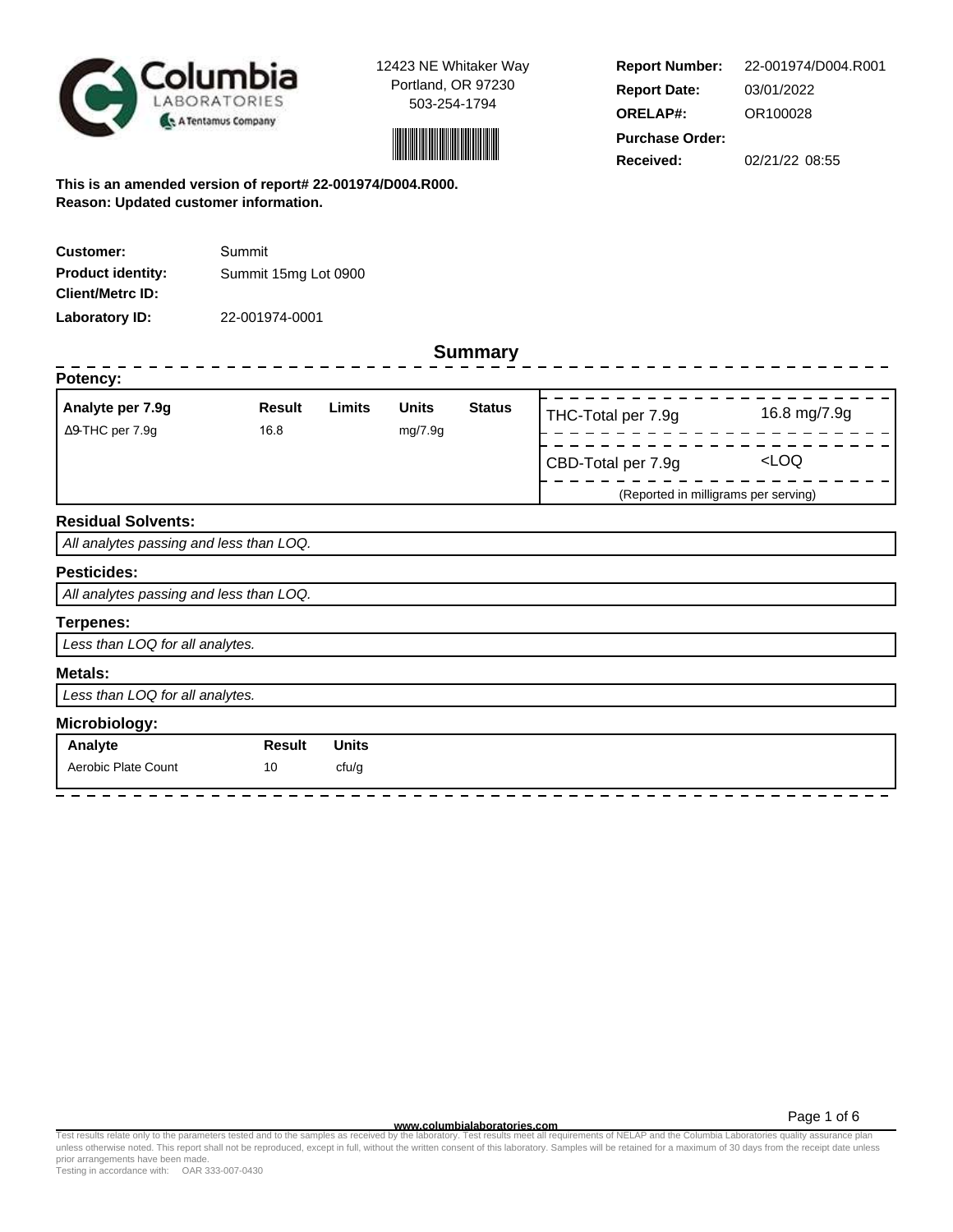



**Report Number: Report Date: ORELAP#:** 03/01/2022 OR100028 **Received:** 02/21/22 08:55 **Purchase Order:** 22-001974/D004.R001

| <b>Customer:</b>            | Summit<br>United States of America (USA) |
|-----------------------------|------------------------------------------|
|                             |                                          |
| <b>Product identity:</b>    | Summit 15mg Lot 0900                     |
| <b>Client/Metrc ID:</b>     | ٠                                        |
| <b>Sample Date:</b>         |                                          |
| Laboratory ID:              | 22-001974-0001                           |
| <b>Evidence of Cooling:</b> | Nο                                       |
| Temp:                       | 21 °C                                    |
| <b>Relinguished by:</b>     | <b>UPS</b>                               |
| <b>Serving Size #1:</b>     | 7.9 a                                    |

## **Sample Results**

| Potency per 7.9g                      |               | Method J AOAC 2015 V98-6 (mod) Units mg/se Batch: 2201627 |            | Analyze: 2/24/22 10:31:00 AM |
|---------------------------------------|---------------|-----------------------------------------------------------|------------|------------------------------|
| Analyte                               | <b>Result</b> | Limits<br><b>Units</b>                                    | <b>LOQ</b> | <b>Notes</b>                 |
| CBC per 7.9g <sup>t</sup>             | $<$ LOQ       | mg/7.9g                                                   | 0.0316     |                              |
| CBC-A per 7.9g <sup>t</sup>           | $<$ LOQ       | mg/7.9g                                                   | 0.0316     |                              |
| CBC-Total per 7.9g <sup>t</sup>       | $<$ LOQ       | mg/7.9g                                                   | 0.0593     |                              |
| CBD per 7.9g                          | $<$ LOQ       | mg/7.9g                                                   | 0.0316     |                              |
| CBD-A per 7.9g                        | $<$ LOQ       | mg/7.9g                                                   | 0.0316     |                              |
| CBD-Total per 7.9g                    | $<$ LOQ       | mg/7.9g                                                   | 0.0593     |                              |
| CBDV per 7.9g <sup>+</sup>            | $<$ LOQ       | mg/7.9g                                                   | 0.0316     |                              |
| CBDV-A per 7.9g <sup>+</sup>          | $<$ LOQ       | mg/7.9g                                                   | 0.0316     |                              |
| CBDV-Total per 7.9g <sup>+</sup>      | $<$ LOQ       | mg/7.9g                                                   | 0.0589     |                              |
| CBE per 7.9g <sup>+</sup>             | $<$ LOQ       | mg/7.9g                                                   | 0.0316     |                              |
| CBG per 7.9g <sup>t</sup>             | $<$ LOQ       | mg/7.9g                                                   | 0.0316     |                              |
| CBG-A per 7.9g <sup>t</sup>           | $<$ LOQ       | mg/7.9g                                                   | 0.0316     |                              |
| CBG-Total per 7.9g <sup>+</sup>       | $<$ LOQ       | mg/7.9g                                                   | 0.0589     |                              |
| CBL per 7.9g <sup>t</sup>             | $<$ LOQ       | mg/7.9g                                                   | 0.0316     |                              |
| CBL-A per 7.9g <sup>t</sup>           | $<$ LOQ       | mg/7.9g                                                   | 0.0316     |                              |
| CBL-Total per 7.9g <sup>+</sup>       | $<$ LOQ       | mg/7.9g                                                   | 0.0593     |                              |
| CBN per 7.9g                          | $<$ LOQ       | mg/7.9g                                                   | 0.0316     |                              |
| CBT per 7.9g <sup>+</sup>             | $<$ LOQ       | mg/7.9g                                                   | 0.0316     |                              |
| $\Delta$ 8-THCV per 7.9g <sup>+</sup> | $<$ LOQ       | mg/7.9g                                                   | 4.04       |                              |
| ∆8-THC per 7.9g <sup>+</sup>          | $<$ LOQ       | mg/7.9g                                                   | 4.04       |                              |
| $\Delta$ 9-THC per 7.9g               | 16.8          | mg/7.9g                                                   | 4.04       |                              |
| exo-THC per 7.9g <sup>+</sup>         | $<$ LOQ       | mg/7.9g                                                   | 0.0316     |                              |
| THC-A per 7.9g                        | $<$ LOQ       | mg/7.9g                                                   | 4.04       |                              |
| THC-Total per 7.9g                    | 16.8          | mg/7.9g                                                   | 8.08       |                              |
| THCV per 7.9g <sup>t</sup>            | $<$ LOQ       | mg/7.9g                                                   | 0.0316     |                              |
| THCV-A per 7.9g <sup>+</sup>          | $<$ LOQ       | mg/7.9g                                                   | 0.0316     |                              |
| THCV-Total per 7.9g <sup>+</sup>      | $<$ LOQ       | mg/7.9g                                                   | 0.0593     |                              |
| Total Cannabinoids per 7.9g           | 16.8          | mg/7.9g                                                   |            |                              |

#### **www.columbialaboratories.com**

Page 2 of 6

Test results relate only to the parameters tested and to the samples as received by the laboratory. Test results meet all requirements of NELAP and the Columbia Laboratories quality assurance plan<br>unless otherwise noted. T prior arrangements have been made.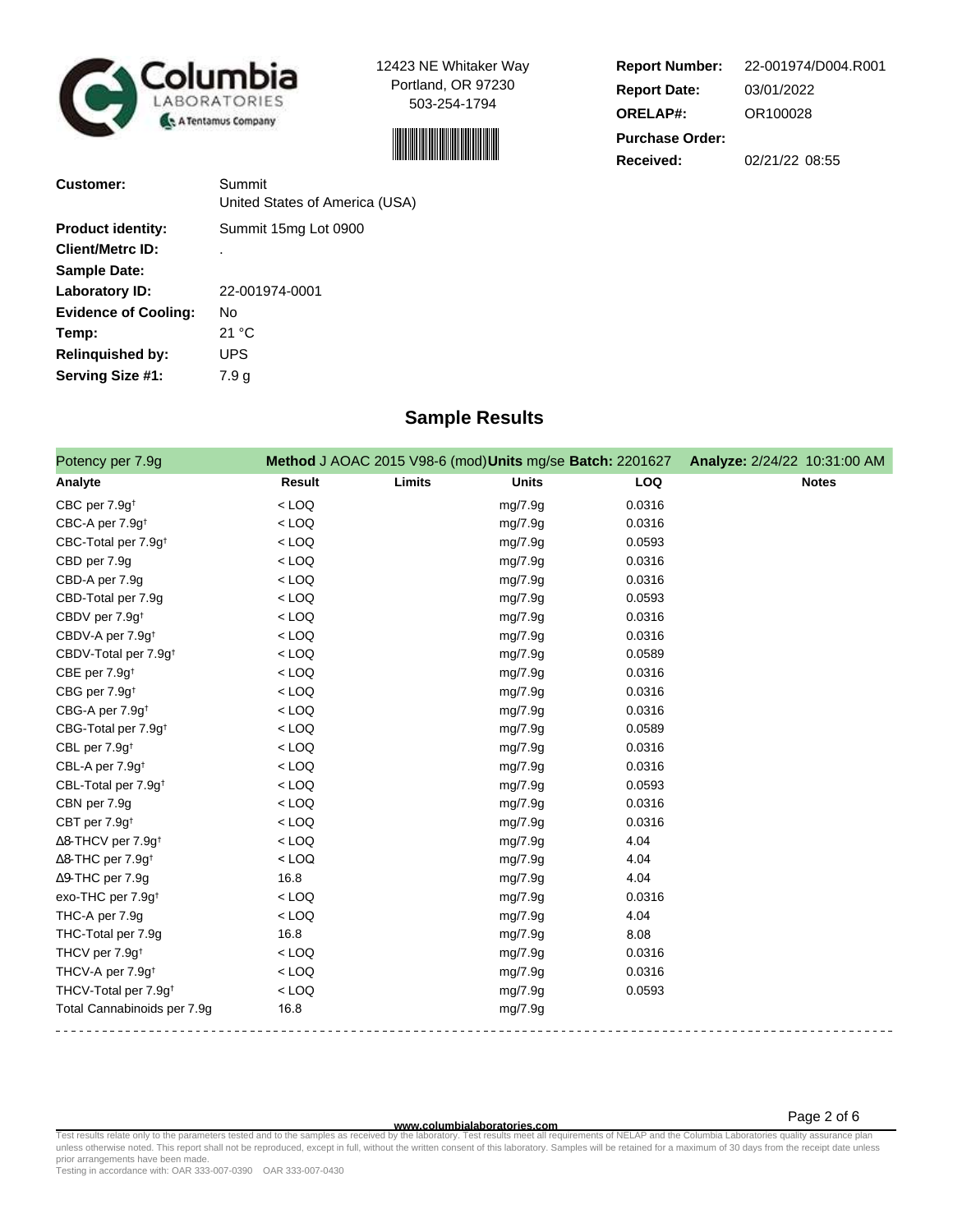

## 

| <b>Report Number:</b>  | 22-001974/D004.R001 |
|------------------------|---------------------|
|                        |                     |
| <b>Report Date:</b>    | 03/01/2022          |
| <b>ORELAP#:</b>        | OR100028            |
| <b>Purchase Order:</b> |                     |
| Received:              | 02/21/22 08:55      |

| Microbiology               |                                          |                 |              |            |                   |                      |                                  |                     |          |
|----------------------------|------------------------------------------|-----------------|--------------|------------|-------------------|----------------------|----------------------------------|---------------------|----------|
| Analyte                    | <b>Result</b>                            | Limits          | <b>Units</b> | <b>LOQ</b> | <b>Batch</b>      | Analyze              | Method                           | <b>Status Notes</b> |          |
| Aerobic Plate Count        | 10                                       | 10,000.00 cfu/g |              | 10         | 2201485           | 02/23/22             | AOAC 990.12 (Petrifilm)          | pass                | Х        |
| E.coli                     | $<$ LOQ                                  | 100.00          | cfu/q        | 10         | 2201483           | 02/23/22             | AOAC 991.14 (Petrifilm)          | pass                | $\times$ |
| <b>Total Coliforms</b>     | $<$ LOQ                                  | 100.00          | cfu/q        | 10         | 2201483           | 02/23/22             | AOAC 991.14 (Petrifilm)          | pass                | X        |
| Mold (RAPID Petrifilm)     | $<$ LOQ                                  | 1,000.00        | cfu/a        | 10         | 2201484           | 02/24/22             | AOAC 2014.05 (RAPID)             | pass                | X        |
| Yeast (RAPID Petrifilm)    | $<$ LOQ                                  | 1,000.00        | cfu/a        | 10         | 2201484           | 02/24/22             | AOAC 2014.05 (RAPID)             | pass                | Х        |
| Salmonella spp. by PCR     | Negative                                 |                 | /25a         |            | 2201487           | 02/22/22             | AOAC 2020.02                     |                     | X        |
| <b>EHEC including STEC</b> | Negative                                 |                 | /25g         |            | 2201518           | 02/22/22             | AOAC RI 121806                   |                     | X        |
| <b>Solvents</b>            | <b>Method</b> Residual Solvents by GC/MS |                 |              |            | <b>Units</b> µg/g | <b>Batch 2201647</b> | <b>Analyze 02/24/22 01:18 PM</b> |                     |          |

| טוויסוווט                            |         |      | <b>INCHIOU</b> INCSIGURE CONVETITS DV GO/INIO | <b>UIIIII</b> µy/y<br><b>DAIVILLE AND THE STATE</b> |         |      | <b>AIRIVEC</b> UZIZTIZZ UT.10 FIVE |
|--------------------------------------|---------|------|-----------------------------------------------|-----------------------------------------------------|---------|------|------------------------------------|
| Analyte                              | Result  |      | <b>Limits LOQ Status Notes</b>                | Analyte                                             | Result  |      | <b>Limits LOQ Status Notes</b>     |
| 2-Methylbutane<br>(Isopentane)       | $<$ LOQ | 1000 | 200                                           | 2-Methylpentane                                     | $<$ LOQ | 60.0 | 30.0                               |
| 2-Propanol (IPA)                     | $<$ LOQ | 1000 | 200                                           | 2,2-Dimethylbutane                                  | $<$ LOQ | 60.0 | 30.0                               |
| 2,2-Dimethylpropane<br>(neo-pentane) | $<$ LOQ | 1000 | 200                                           | 2,3-Dimethylbutane                                  | $<$ LOQ | 60.0 | 30.0                               |
| 3-Methylpentane                      | < LOQ   | 60.0 | 30.0                                          | Acetone                                             | $<$ LOQ | 1000 | 200                                |
| Benzene                              | $<$ LOQ | 2.00 | 1.00                                          | Butanes (sum)                                       | $<$ LOQ | 1000 | 400                                |
| Ethanol <sup>t</sup>                 | $<$ LOQ | 1000 | 200                                           | Ethyl acetate                                       | $<$ LOQ | 1000 | 200                                |
| Hexanes (sum)                        | $<$ LOQ | 60.0 | 150                                           | m,p-Xylene                                          | $<$ LOQ | 430  | 200                                |
| Methanol                             | $<$ LOQ | 600  | 200                                           | Methylpropane<br>(Isobutane)                        | $<$ LOQ | 1000 | 200                                |
| n-Butane                             | $<$ LOQ | 1000 | 200                                           | n-Heptane                                           | $<$ LOQ | 1000 | 200                                |
| n-Hexane                             | $<$ LOQ | 60.0 | 30.0                                          | n-Pentane                                           | $<$ LOQ | 1000 | 200                                |
| o-Xylene                             | $<$ LOQ | 430  | 200                                           | Pentanes (sum)                                      | $<$ LOQ | 1000 | 600                                |
| Propane                              | $<$ LOQ | 1000 | 200                                           | Toluene                                             | $<$ LOQ | 180  | 100                                |
| <b>Total Xylenes</b>                 | $<$ LOQ | 430  | 400                                           |                                                     |         |      |                                    |
|                                      |         |      |                                               |                                                     |         |      |                                    |

**WWW.columbialaboratories.com**<br>unless otherwise noted. This report shall not be reproduced, except in full, without the written consent of this laboratory. Test results meet all requirements of NELAP and the Columbia Labor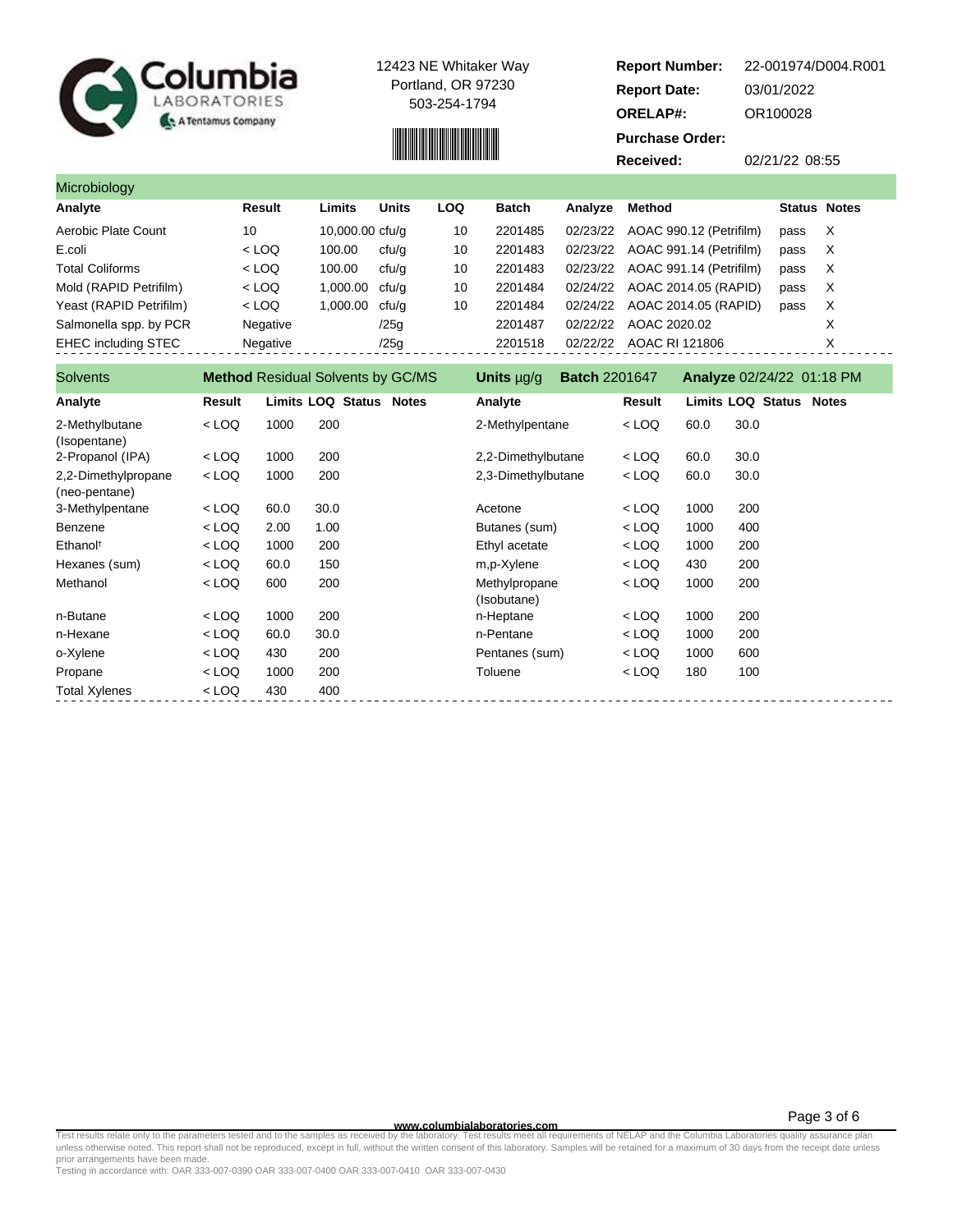



**Report Number: Report Date: ORELAP#:** 03/01/2022 OR100028 **Received:** 02/21/22 08:55 **Purchase Order:** 22-001974/D004.R001

| <b>Pesticides</b>   |               | Method AOAC 2007.01 & EN 15662 (mod) Units mg/kg Batch 2201661 |                   |               | Analyze 02/25/22 10:22 AM      |  |
|---------------------|---------------|----------------------------------------------------------------|-------------------|---------------|--------------------------------|--|
| Analyte             | <b>Result</b> | <b>Limits LOQ Status Notes</b>                                 | Analyte           | <b>Result</b> | <b>Limits LOQ Status Notes</b> |  |
| Abamectin           | $<$ LOQ       | 0.070                                                          | Acephate          | $<$ LOO       | 0.020                          |  |
| Acequinocyl         | $<$ LOQ       | 0.025                                                          | Acetamiprid       | $<$ LOQ       | 0.050                          |  |
| Aldicarb            | $<$ LOQ       | 0.100                                                          | <b>Bifenazate</b> | $<$ LOQ       | 0.010                          |  |
| Bifenthrin          | $<$ LOQ       | 0.100                                                          | <b>Boscalid</b>   | $<$ LOQ       | 0.010                          |  |
| Carbaryl            | $<$ LOQ       | 0.025                                                          | Carbofuran        | $<$ LOQ       | 0.010                          |  |
| Chlorantraniliprole | $<$ LOQ       | 0.010                                                          | Chlorfenapyr      | $<$ LOQ       | 0.100                          |  |
| Chlorpyrifos        | $<$ LOQ       | 0.010                                                          | Clofentezine      | $<$ LOQ       | 0.010                          |  |
| Cyfluthrin          | $<$ LOQ       | 0.200                                                          | Cypermethrin      | $<$ LOQ       | 0.300                          |  |
| Daminozide          | $<$ LOQ       | 0.050                                                          | Diazinon          | $<$ LOQ       | 0.010                          |  |
| <b>Dichlorvos</b>   | $<$ LOQ       | 0.050                                                          | Dimethoate        | $<$ LOQ       | 0.010                          |  |
| Ethoprophos         | $<$ LOQ       | 0.010                                                          | Etofenprox        | $<$ LOQ       | 0.010                          |  |
| Etoxazole           | $<$ LOQ       | 0.010                                                          | Fenoxycarb        | $<$ LOQ       | 0.010                          |  |
| Fenpyroximate       | $<$ LOQ       | 0.020                                                          | Fipronil          | $<$ LOQ       | 0.010                          |  |
| Flonicamid          | $<$ LOQ       | 0.025                                                          | Fludioxonil       | $<$ LOQ       | 0.010                          |  |
| Hexythiazox         | $<$ LOQ       | 0.010                                                          | Imazalil          | $<$ LOQ       | 0.010                          |  |
| Imidacloprid        | $<$ LOQ       | 0.010                                                          | Kresoxim-methyl   | $<$ LOQ       | 0.010                          |  |
| Malathion           | $<$ LOQ       | 0.010                                                          | Metalaxyl         | $<$ LOQ       | 0.010                          |  |
| Methiocarb          | $<$ LOQ       | 0.010                                                          | Methomyl          | $<$ LOQ       | 0.025                          |  |
| <b>MGK-264</b>      | $<$ LOQ       | 0.050                                                          | Myclobutanil      | $<$ LOQ       | 0.010                          |  |
| Naled               | $<$ LOQ       | 0.100                                                          | Oxamyl            | $<$ LOQ       | 0.500                          |  |
| Paclobutrazole      | $<$ LOQ       | 0.010                                                          | Parathion-Methyl  | $<$ LOQ       | 0.030                          |  |
| Permethrin          | $<$ LOQ       | 0.040                                                          | Phosmet           | $<$ LOQ       | 0.010                          |  |
| Piperonyl butoxide  | $<$ LOQ       | 0.200                                                          | Prallethrin       | $<$ LOQ       | 0.050                          |  |
| Propiconazole       | $<$ LOQ       | 0.010                                                          | Propoxur          | $<$ LOQ       | 0.010                          |  |
| Pyrethrins (total)  | $<$ LOQ       | 0.025                                                          | Pyridaben         | $<$ LOQ       | 0.020                          |  |
| Spinosad            | $<$ LOQ       | 0.010                                                          | Spiromesifen      | $<$ LOQ       | 0.030                          |  |
| Spirotetramat       | $<$ LOQ       | 0.010                                                          | Spiroxamine       | $<$ LOQ       | 0.010                          |  |
| Tebuconazole        | $<$ LOQ       | 0.010                                                          | Thiacloprid       | $<$ LOQ       | 0.010                          |  |
| Thiamethoxam        | $<$ LOQ       | 0.010                                                          | Trifloxystrobin   | $<$ LOQ       | 0.010                          |  |

**www.columbialaboratories.com**

Test results relate only to the parameters tested and to the samples as received by the laboratory. Test results meet all requirements of NELAP and the Columbia Laboratories quality assurance plan<br>unless otherwise noted. T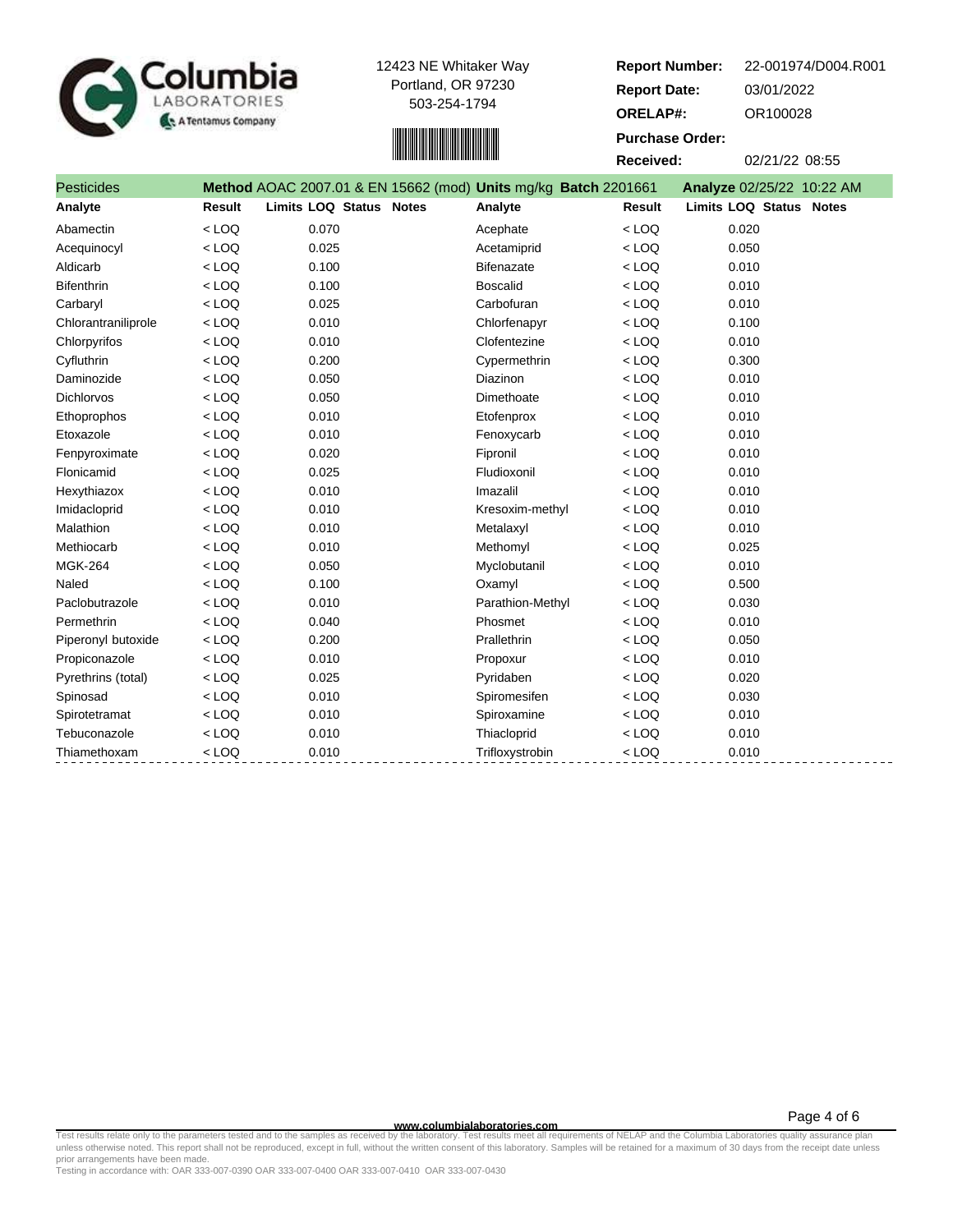

# 

| Columbia<br>LABORATORIES<br>A Tentamus Company |         |            |                                 | 12423 NE Whitaker Way<br>Portland, OR 97230<br>503-254-1794 | <b>Report Number:</b><br><b>Report Date:</b><br><b>ORELAP#:</b><br><b>Purchase Order:</b><br><b>Received:</b> |                      |         |            | 22-001974/D004.R001<br>03/01/2022<br>OR100028<br>02/21/22 08:55 |              |
|------------------------------------------------|---------|------------|---------------------------------|-------------------------------------------------------------|---------------------------------------------------------------------------------------------------------------|----------------------|---------|------------|-----------------------------------------------------------------|--------------|
| <b>Terpenes</b>                                |         |            | <b>Method J AOAC 2015 V98-6</b> |                                                             | Units %                                                                                                       | <b>Batch 2201668</b> |         |            | Analyze 02/24/22 06:59 PM                                       |              |
| Analyte                                        | Result  | <b>LOQ</b> | % of Total                      | <b>Notes</b>                                                | Analyte                                                                                                       |                      | Result  | <b>LOQ</b> | % of Total                                                      | <b>Notes</b> |
| farnesene <sup>t</sup>                         | $<$ LOQ | 0.018      | $0.00\%$                        |                                                             | Geraniol <sup>t</sup>                                                                                         |                      | $<$ LOQ | 0.018      | $0.00\%$                                                        |              |
| nerol†                                         | $<$ LOQ | 0.018      | $0.00\%$                        |                                                             | Terpinolene <sup>+</sup>                                                                                      |                      | $<$ LOQ | 0.018      | $0.00\%$                                                        |              |
| Geranyl acetate <sup>†</sup>                   | $<$ LOQ | 0.018      | $0.00\%$                        |                                                             | valencene <sup>t</sup>                                                                                        |                      | $<$ LOQ | 0.018      | $0.00\%$                                                        |              |
| (+)-Pulegone <sup>†</sup>                      | $<$ LOQ | 0.018      | $0.00\%$                        |                                                             | Sabinene hydrate <sup>+</sup>                                                                                 |                      | $<$ LOQ | 0.018      | $0.00\%$                                                        |              |

| farnesenet                              | $<$ LOQ | 0.018 | 0.00% | Geraniol <sup>+</sup>          | < LOQ   | 0.018 | 0.00% |  |
|-----------------------------------------|---------|-------|-------|--------------------------------|---------|-------|-------|--|
| nerol <sup>t</sup>                      | $<$ LOQ | 0.018 | 0.00% | Terpinolene <sup>t</sup>       | $<$ LOQ | 0.018 | 0.00% |  |
| Geranyl acetate <sup>t</sup>            | $<$ LOQ | 0.018 | 0.00% | valencene <sup>t</sup>         | $<$ LOQ | 0.018 | 0.00% |  |
| $(+)$ -Pulegone <sup>†</sup>            | $<$ LOQ | 0.018 | 0.00% | Sabinene hydrate <sup>†</sup>  | $<$ LOQ | 0.018 | 0.00% |  |
| (±)-cis-Nerolidol <sup>+</sup>          | $<$ LOQ | 0.018 | 0.00% | Menthol <sup>t</sup>           | $<$ LOQ | 0.018 | 0.00% |  |
| (-)-a-Terpineol <sup>†</sup>            | $<$ LOQ | 0.018 | 0.00% | $(\pm)$ -fenchone <sup>†</sup> | $<$ LOQ | 0.018 | 0.00% |  |
| $(\pm)$ -trans-Nerolidol <sup>†</sup>   | $<$ LOQ | 0.018 | 0.00% | ß-Caryophyllene <sup>†</sup>   | $<$ LOQ | 0.018 | 0.00% |  |
| $(-)$ -caryophyllene oxide <sup>†</sup> | $<$ LOQ | 0.018 | 0.00% | (-)-Guaiol <sup>†</sup>        | $<$ LOQ | 0.018 | 0.00% |  |
| $(-)$ -Isopulegol <sup>†</sup>          | $<$ LOQ | 0.018 | 0.00% | $(-)$ -ß-Pinenet               | $<$ LOQ | 0.018 | 0.00% |  |
| (+)-Borneol <sup>†</sup>                | $<$ LOQ | 0.018 | 0.00% | (+)-Cedrol <sup>†</sup>        | $<$ LOQ | 0.018 | 0.00% |  |
| (+)-fencholt                            | $<$ LOQ | 0.018 | 0.00% | $(\pm)$ -Camphor <sup>†</sup>  | $<$ LOQ | 0.018 | 0.00% |  |
| $(R)-(+)$ -Limonene <sup>†</sup>        | $<$ LOQ | 0.018 | 0.00% | a-Bisabolol <sup>+</sup>       | $<$ LOQ | 0.018 | 0.00% |  |
| a-cedrene <sup>t</sup>                  | $<$ LOQ | 0.018 | 0.00% | a-phellandrene <sup>t</sup>    | $<$ LOQ | 0.018 | 0.00% |  |
| a-pinene <sup>t</sup>                   | $<$ LOQ | 0.018 | 0.00% | a-Terpinene <sup>t</sup>       | $<$ LOQ | 0.018 | 0.00% |  |
| Camphene <sup>t</sup>                   | $<$ LOQ | 0.018 | 0.00% | cis-ß-Ocimene <sup>t</sup>     | $<$ LOQ | 0.006 | 0.00% |  |
| d-3-Carenet                             | $<$ LOQ | 0.018 | 0.00% | Eucalyptol <sup>t</sup>        | $<$ LOQ | 0.018 | 0.00% |  |
| gamma-Terpinene <sup>t</sup>            | $<$ LOQ | 0.018 | 0.00% | Humulene <sup>t</sup>          | $<$ LOQ | 0.018 | 0.00% |  |
| Isoborneol <sup>t</sup>                 | $<$ LOQ | 0.018 | 0.00% | Linalool <sup>t</sup>          | $<$ LOQ | 0.018 | 0.00% |  |
| p-Cymene <sup>t</sup>                   | $<$ LOQ | 0.018 | 0.00% | Sabinene <sup>t</sup>          | $<$ LOQ | 0.018 | 0.00% |  |
| ß-Myrcene <sup>↑</sup>                  | $<$ LOQ | 0.018 | 0.00% | trans-ß-Ocimene <sup>t</sup>   | $<$ LOQ | 0.012 | 0.00% |  |
| <b>Total Terpenes</b>                   | $<$ LOQ |       |       |                                |         |       |       |  |

| <b>Metals</b> |         |        |              |         |              |         |                              |                     |   |
|---------------|---------|--------|--------------|---------|--------------|---------|------------------------------|---------------------|---|
| Analyte       | Result  | Limits | <b>Units</b> | LOQ     | <b>Batch</b> | Analvze | Method                       | <b>Status Notes</b> |   |
| Arsenic       | $<$ LOQ | 1.50   | mg/kg        | 0.0119  | 2201656      |         | 02/24/22 AOAC 2013.06 (mod.) | pass                | X |
| Cadmium       | $<$ LOQ | 0.50   | ma/ka        | 0.0119  | 2201656      |         | 02/24/22 AOAC 2013.06 (mod.) | pass                | X |
| Lead          | $<$ LOQ | 0.50   | ma/ka        | 0.0119  | 2201656      |         | 02/24/22 AOAC 2013.06 (mod.) | pass                | X |
| Mercury       | $<$ LOQ | 1.50   | mg/kg        | 0.00597 | 2201656      |         | 02/24/22 AOAC 2013.06 (mod.) | pass                | X |

| <b>Mycotoxins</b>                     |         |        |              |            |              |          |                      |                     |
|---------------------------------------|---------|--------|--------------|------------|--------------|----------|----------------------|---------------------|
| Analyte                               | Result  | Limits | <b>Units</b> | <b>LOQ</b> | <b>Batch</b> | Analyze  | Method               | <b>Status Notes</b> |
| Aflatoxin B <sub>2</sub> <sup>t</sup> | $<$ LOQ | 5.00   | µg/kg        | 5.00       | 2201648      | 02/24/22 | AOAC 2007.01 & EN 15 | pass                |
| Aflatoxin B1 <sup>t</sup>             | < LOQ   | 5.00   | µg/kg        | 5.00       | 2201648      | 02/24/22 | AOAC 2007.01 & EN 15 | pass                |
| Aflatoxin G1 <sup>t</sup>             | $<$ LOQ | 5.00   | µg/kg        | 5.00       | 2201648      | 02/24/22 | AOAC 2007.01 & EN 15 | pass                |
| Aflatoxin G2 <sup>+</sup>             | < LOQ   | 5.00   | µg/kg        | 5.00       | 2201648      | 02/24/22 | AOAC 2007.01 & EN 15 | pass                |
| Deoxynivalenol <sup>t</sup>           | $<$ LOQ |        | µg/kg        | 200        | 2201648      | 02/24/22 | AOAC 2007.01 & EN 15 |                     |
| Fumonisin B1 <sup>+</sup>             | $<$ LOQ |        | µg/kg        | 200        | 2201648      | 02/24/22 | AOAC 2007.01 & EN 15 |                     |
| Fumonisin B <sub>2<sup>t</sup></sub>  | $<$ LOQ |        | µg/kg        | 200        | 2201648      | 02/24/22 | AOAC 2007.01 & EN 15 |                     |
| HT2-Toxint                            | $<$ LOQ |        | µg/kg        | 40.0       | 2201648      | 02/24/22 | AOAC 2007.01 & EN 15 |                     |
| Nivalenol <sup>t</sup>                | $<$ LOQ |        | µg/kg        | 400        | 2201648      | 02/24/22 | AOAC 2007.01 & EN 15 |                     |
| Ochratoxin A <sup>t</sup>             | $<$ LOQ | 5.00   | µg/kg        | 5.00       | 2201648      | 02/24/22 | AOAC 2007.01 & EN 15 | pass                |
| Ochratoxin B <sup>+</sup>             | $<$ LOQ |        | µg/kg        | 2.00       | 2201648      | 02/24/22 | AOAC 2007.01 & EN 15 |                     |
| T2-Toxint                             | $<$ LOQ |        | µg/kg        | 20.0       | 2201648      | 02/24/22 | AOAC 2007.01 & EN 15 |                     |
| Zearalenone <sup>t</sup>              | $<$ LOQ |        | µg/kg        | 200        | 2201648      | 02/24/22 | AOAC 2007.01 & EN 15 |                     |

Page 5 of 6

Test results relate only to the parameters tested and to the samples as received by the laboratory. Test results meet all requirements of NELAP and the Columbia Laboratories quality assurance plan<br>unless otherwise noted. T